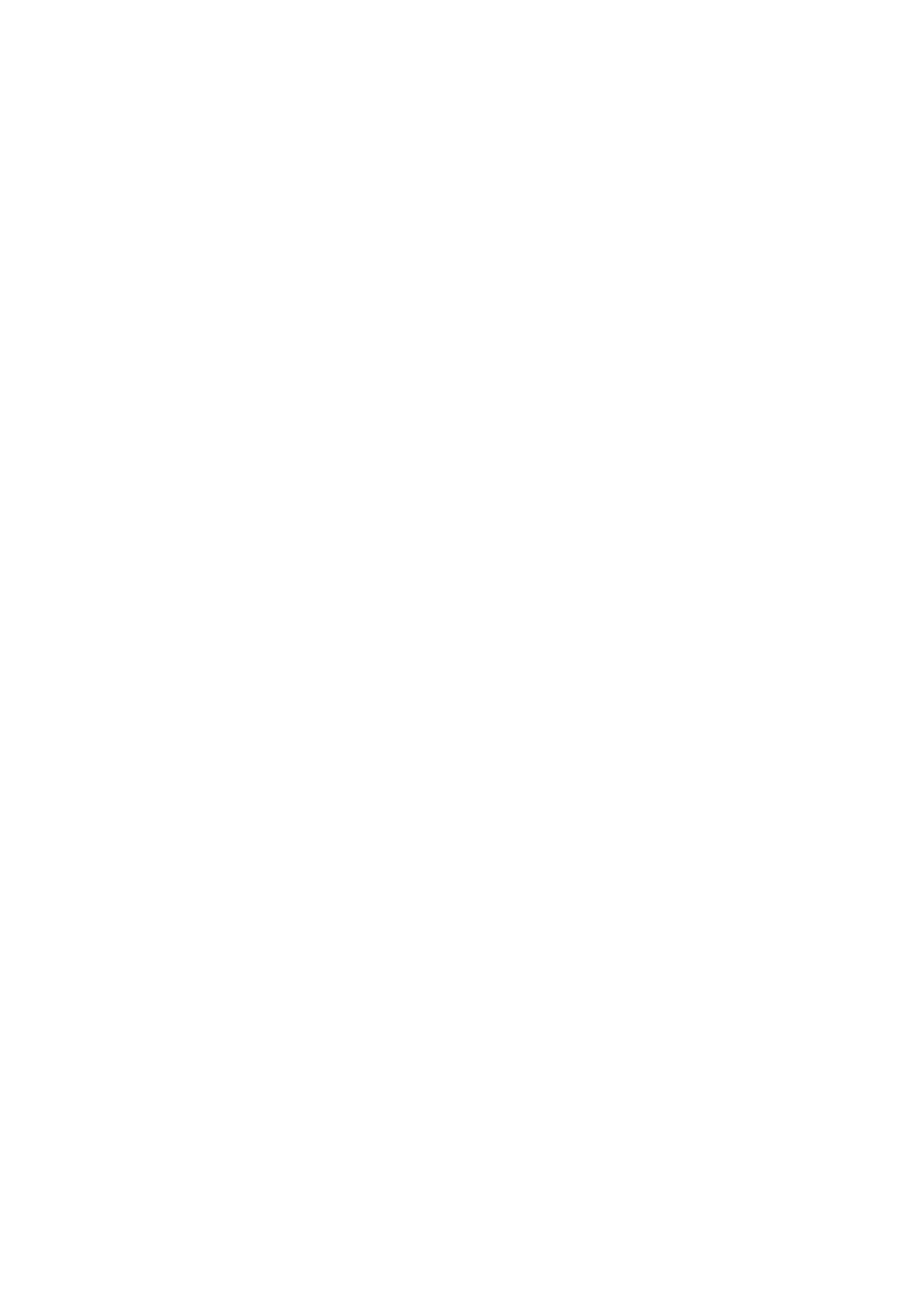

ADMA: [International Conference on Advanced Data Mining and Applications](https://link.springer.com/conference/adma) **Advanced Data Mining and Applications**

# **6th International Conference, ADMA 2010, Chongqing, China, November 19-21, 2010, Proceedings, Part I**

- Editors
- (view affiliations)
- Longbing Cao
- Yong Feng
- Jiang Zhong

Conference proceedings **ADMA 2010**

- 101 [Citations](http://www.bookmetrix.com/detail/book/12b3d520-69ff-4447-99f5-897e6cc50bce#citations)
- 333 [Readers](http://www.bookmetrix.com/detail/book/12b3d520-69ff-4447-99f5-897e6cc50bce#readers)
- 96k [Downloads](http://www.bookmetrix.com/detail/book/12b3d520-69ff-4447-99f5-897e6cc50bce#downloads)

Part of the [Lecture Notes in Computer Science](https://link.springer.com/bookseries/558) book series (LNCS, volume 6440)

Also part of the [Lecture Notes in Artificial Intelligence](http://springer.com/series/1244) book sub series (LNAI, volume 6440)

- Papers
- Volumes
- About

# **Table of contents**

Page of 2 [Next](https://link.springer.com/book/10.1007/978-3-642-17316-5?page=2#toc)

> 1. Front Matter [PDF](https://link.springer.com/content/pdf/bfm%3A978-3-642-17316-5%2F1.pdf)<sup>+</sup>

## 2. **Data Mining Foundations**

- 1. [Cost Sensitive Classification in Data Mining](https://link.springer.com/chapter/10.1007/978-3-642-17316-5_1) Zhenxing Qin, Chengqi Zhang, Tao Wang, Shichao Zhang Pages 1-11
- 2. [Web Users Access Paths Clustering Based on Possibilistic and Fuzzy Sets Theory](https://link.springer.com/chapter/10.1007/978-3-642-17316-5_2) Hong Yu, Hu Luo, Shuangshuang Chu Pages 12-23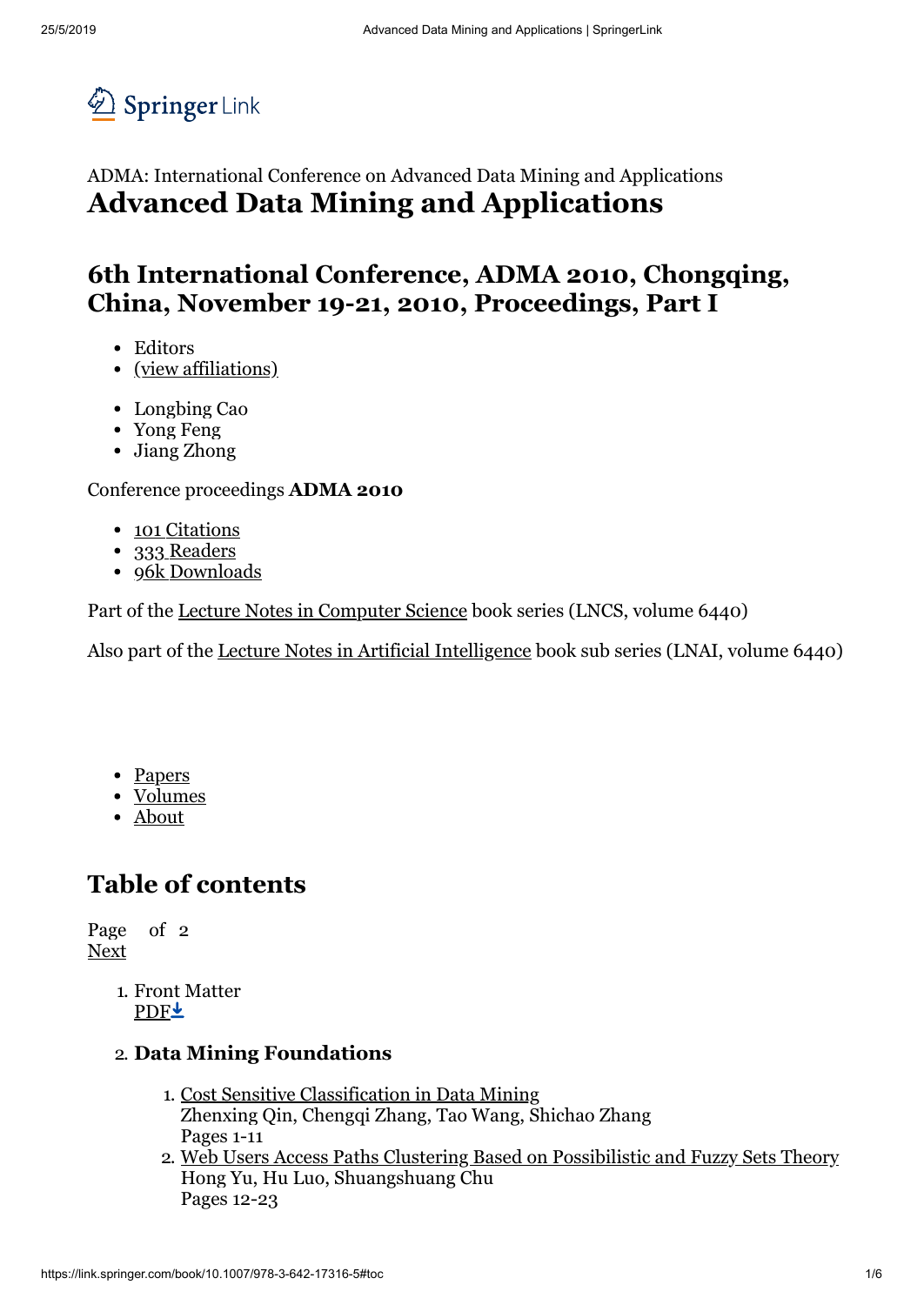| 3. Discriminative Markov Logic Network Structure Learning Based on                      |
|-----------------------------------------------------------------------------------------|
| <u>Propositionalization and <math>\chi^2</math>-Test</u>                                |
| Quang-Thang Dinh, Matthieu Exbrayat, Christel Vrain                                     |
| Pages 24-35                                                                             |
| 4. EWGen: Automatic Generation of Item Weights for Weighted Association Rule            |
| Mining                                                                                  |
| Russel Pears, Yun Sing Koh, Gillian Dobbie                                              |
| Pages 36-47                                                                             |
| 5. Best Clustering Configuration Metrics: Towards Multiagent Based Clustering           |
| Santhana Chaimontree, Katie Atkinson, Frans Coenen                                      |
| Pages 48-59                                                                             |
| 6. On Probabilistic Models for Uncertain Sequential Pattern Mining                      |
| Muhammad Muzammal, Rajeev Raman                                                         |
| Pages 60-72                                                                             |
| 7. Cube Based Summaries of Large Association Rule Sets                                  |
| Marie Ndiaye, Cheikh T. Diop, Arnaud Giacometti, Patrick Marcel, Arnaud Soulet          |
| Pages 73-85                                                                             |
| 8. A Perceptron-Like Linear Supervised Algorithm for Text Classification                |
| Anestis Gkanogiannis, Theodore Kalamboukis                                              |
| Pages 86-97                                                                             |
| 9. Research on Time Series Forecasting Model Based on Moore Automata                    |
| Yixiong Chen, Zhongfu Wu, Zhiguo Li, Yixing Zhang                                       |
| Pages 98-105                                                                            |
| 10. A Clustering Algorithm FCM-ACO for Supplier Base Management                         |
| Weining Liu, Lei Jiang                                                                  |
| Pages 106-113                                                                           |
| 11. Nearest Neighbour Distance Matrix Classification                                    |
| Mohd Shamrie Sainin, Rayner Alfred                                                      |
| Pages 114-124                                                                           |
| 12. Classification Inductive Rule Learning with Negated Features                        |
| Stephanie Chua, Frans Coenen, Grant Malcolm                                             |
| Pages 125-136                                                                           |
| 13. Fast Retrieval of Time Series Using a Multi-resolution Filter with Multiple Reduced |
| <b>Spaces</b>                                                                           |
| Muhammad Marwan Muhammad Fuad, Pierre-François Marteau                                  |
| Pages 137-148                                                                           |
| 14. DHPTID-HYBRID Algorithm: A Hybrid Algorithm for Association Rule Mining             |
| Shilpa Sonawani, Amrita Mishra                                                          |
| Pages 149-160                                                                           |
| 15. An Improved Rough Clustering Using Discernibility Based Initial Seed Computation    |
| Djoko Budiyanto Setyohadi, Azuraliza Abu Bakar, Zulaiha Ali Othman                      |
| Pages 161-168                                                                           |
| 16. Fixing the Threshold for Effective Detection of Near Duplicate Web Documents in     |
| <b>Web Crawling</b>                                                                     |
| V. A. Narayana, P. Premchand, A. Govardhan                                              |
| Pages 169-180                                                                           |
| 17. Topic-Constrained Hierarchical Clustering for Document Datasets                     |
| Ying Zhao                                                                               |
| Pages 181-192                                                                           |
| 18. Discretization of Time Series Dataset Using Relative Frequency and K-Nearest        |
| <u>Neighbor Approach</u>                                                                |
| Azuraliza Abu Bakar, Almahdi Mohammed Ahmed, Abdul Razak Hamdan                         |
| Pages 193-201                                                                           |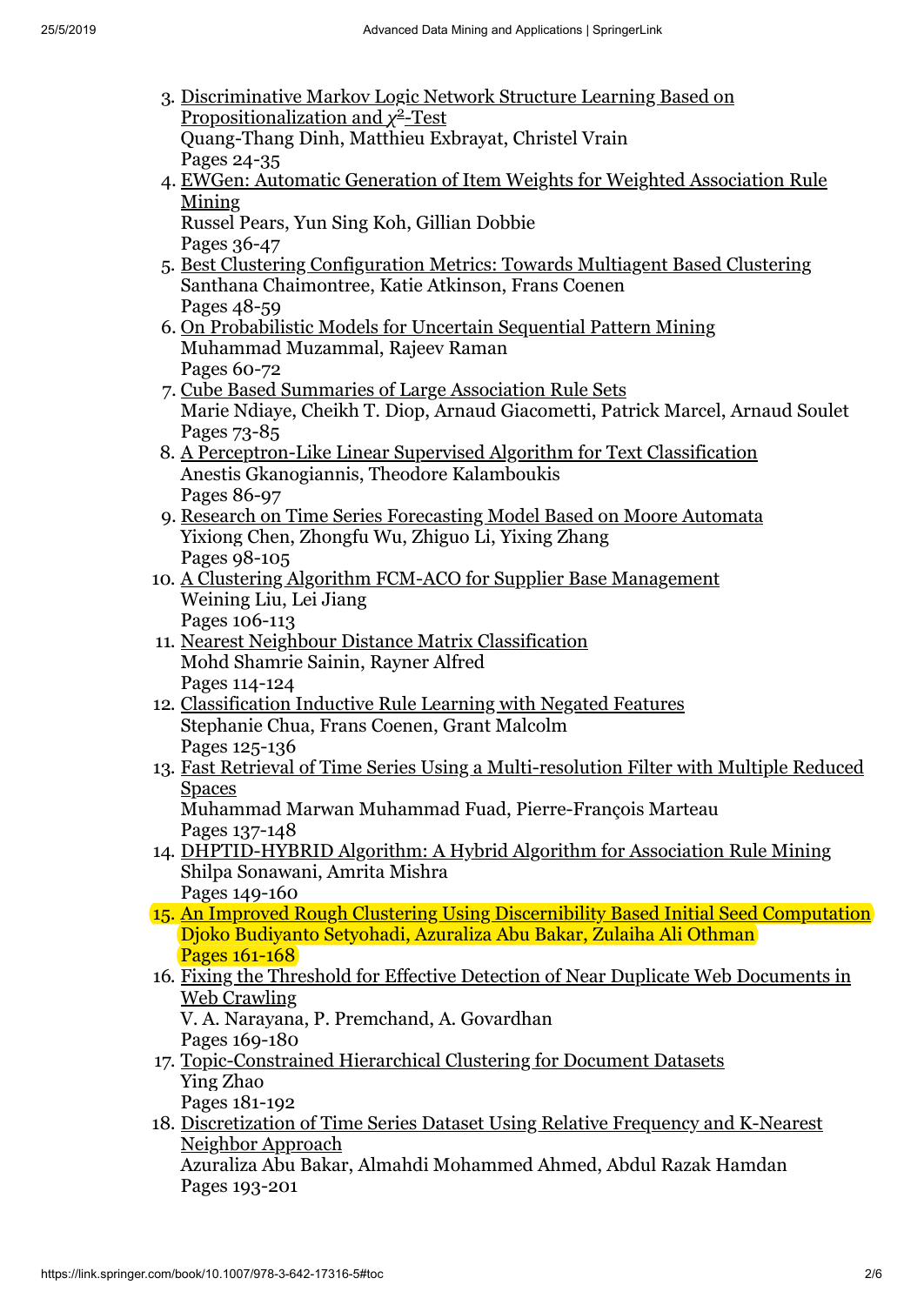| 19. MSDBSCAN: Multi-density Scale-Independent Clustering Algorithm Based on                                             |
|-------------------------------------------------------------------------------------------------------------------------|
| <b>DBSCAN</b><br>Gholamreza Esfandani, Hassan Abolhassani                                                               |
| Pages 202-213                                                                                                           |
| 20. An Efficient Algorithm for Mining Erasable Itemsets                                                                 |
| Zhihong Deng, Xiaoran Xu                                                                                                |
| Pages 214-225                                                                                                           |
| 21. Discord Region Based Analysis to Improve Data Utility of Privately Published Time                                   |
| <b>Series</b>                                                                                                           |
| Shuai Jin, Yubao Liu, Zhijie Li                                                                                         |
| Pages 226-237                                                                                                           |
| 22. Deep Web Sources Classifier Based on DSOM-EACO Clustering Model                                                     |
| Yong Feng, Xianyong Chen, Zhen Chen                                                                                     |
| Pages 238-245                                                                                                           |
| 23. Kernel Based K-Medoids for Clustering Data with Uncertainty                                                         |
| Baoguo Yang, Yang Zhang                                                                                                 |
| Pages 246-253                                                                                                           |
| 24. Frequent Pattern Mining Using Modified CP-Tree for Knowledge Discovery<br>R. Vishnu Priya, A. Vadivel, R. S. Thakur |
| Pages 254-261                                                                                                           |
| 25. Spatial Neighborhood Clustering Based on Data Field                                                                 |
| Meng Fang, Shuliang Wang, Hong Jin                                                                                      |
| Pages 262-269                                                                                                           |
| 26. Surrounding Influenced K-Nearest Neighbors: A New Distance Based Classifier                                         |
| I. Mendialdua, B. Sierra, E. Lazkano, I. Irigoien, E. Jauregi                                                           |
| Pages 270-277                                                                                                           |
| 27. A Centroid k-Nearest Neighbor Method                                                                                |
| Qingjiu Zhang, Shiliang Sun                                                                                             |
| Pages 278-285                                                                                                           |
| 28. Mining Spatial Association Rules with Multi-relational Approach                                                     |
| Min Qian, Li-Jie Pu, Rong Fu, Ming Zhu                                                                                  |
| Pages 286-293                                                                                                           |
| 29. An Unsupervised Classification Method of Remote Sensing Images Based on Ant                                         |
| <b>Colony Optimization Algorithm</b>                                                                                    |
| Duo Wang, Bo Cheng                                                                                                      |
| Pages 294-301                                                                                                           |
| 30. A Novel Clustering Algorithm Based on Gravity and Cluster Merging                                                   |
| Jiang Zhong, Longhai Liu, Zhiguo Li                                                                                     |
| Pages 302-309                                                                                                           |
|                                                                                                                         |

## 3. **Data Mining in Specific Areas**

- 1. [Evolution Analysis of a Mobile Social Network](https://link.springer.com/chapter/10.1007/978-3-642-17316-5_31) Hao Wang, Alvin Chin Pages 310-321
- 2. [Distance Distribution and Average Shortest Path Length Estimation in Real-World](https://link.springer.com/chapter/10.1007/978-3-642-17316-5_32) **Networks** Qi Ye, Bin Wu, Bai Wang
	- Pages 322-333
- 3. [Self-adaptive Change Detection in Streaming Data with Non-stationary Distribution](https://link.springer.com/chapter/10.1007/978-3-642-17316-5_33) Xiangliang Zhang, Wei Wang Pages 334-345
- 4. [Anchor Points Seeking of Large Urban Crowd Based on the Mobile Billing Data](https://link.springer.com/chapter/10.1007/978-3-642-17316-5_34)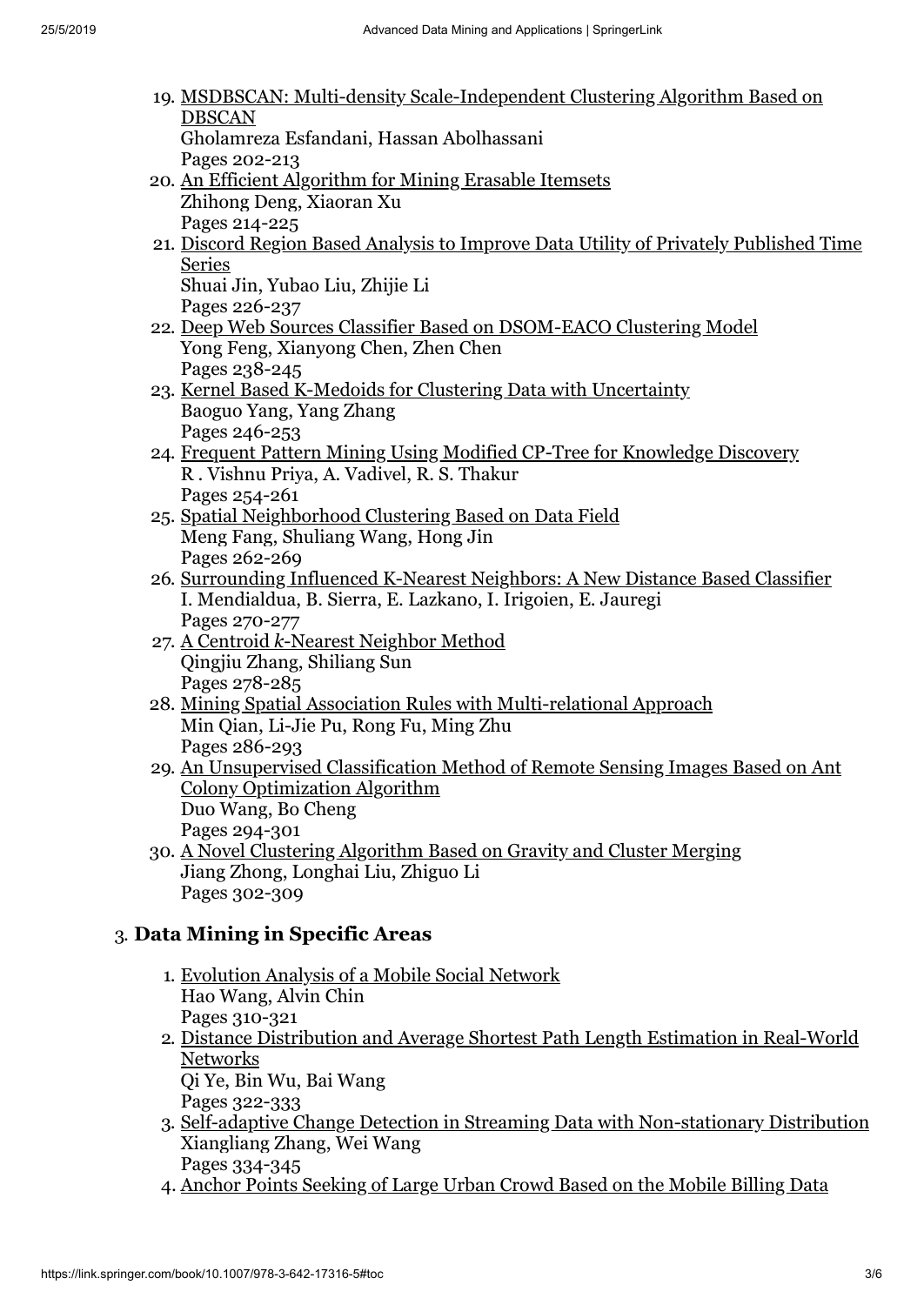Wenhao Huang, Zhengbin Dong, Nan Zhao, Hao Tian, Guojie Song, Guanhua Chen et al.

Pages 346-357

5. [Frequent Pattern Trend Analysis in Social Networks](https://link.springer.com/chapter/10.1007/978-3-642-17316-5_35)

Puteri N. E. Nohuddin, Rob Christley, Frans Coenen, Yogesh Patel, Christian Setzkorn, Shane Williams Pages 358-369

- 6. [Efficient Privacy-Preserving Data Mining in Malicious Model](https://link.springer.com/chapter/10.1007/978-3-642-17316-5_36) Keita Emura, Atsuko Miyaji, Mohammad Shahriar Rahman Pages 370-382
- 7. [Analyze the Wild Birds' Migration Tracks by MPI-Based Parallel Clustering](https://link.springer.com/chapter/10.1007/978-3-642-17316-5_37) Algorithm

HaiMing Zhang, YuanChun Zhou, JianHui Li, XueZhi Wang, BaoPing Yan Pages 383-393

- 8. [Formal Concept Analysis Based Clustering for Blog Network Visualization](https://link.springer.com/chapter/10.1007/978-3-642-17316-5_38) Jing Gao, Wei Lai Pages 394-404
- 9. [Finding Frequent Subgraphs in Longitudinal Social Network Data Using a Weighted](https://link.springer.com/chapter/10.1007/978-3-642-17316-5_39) Graph Mining Approach Chuntao Jiang, Frans Coenen, Michele Zito Pages 405-416
- 10. [Weigted-FP-Tree Based XML Query Pattern Mining](https://link.springer.com/chapter/10.1007/978-3-642-17316-5_40) Mi Sug Gu, Jeong Hee Hwang, Keun Ho Ryu Pages 417-428
- 11. [Privacy-Preserving Data Mining in Presence of Covert Adversaries](https://link.springer.com/chapter/10.1007/978-3-642-17316-5_41) Atsuko Miyaji, Mohammad Shahriar Rahman Pages 429-440
- 12. [Multiple Level Views on the Adherent Cohesive Subgraphs in Massive Temporal Call](https://link.springer.com/chapter/10.1007/978-3-642-17316-5_42) Graphs

Qi Ye, Bin Wu, Bai Wang Pages 441-452

- 13. [Combating Link Spam by Noisy Link Analysis](https://link.springer.com/chapter/10.1007/978-3-642-17316-5_43) Yitong Wang, Xiaofei Chen, Xiaojun Feng Pages 453-464
- 14. [High Dimensional Image Categorization](https://link.springer.com/chapter/10.1007/978-3-642-17316-5_44) François Poulet, Nguyen-Khang Pham Pages 465-476
- 15. [Efficiently Mining Co-Location Rules on Interval Data](https://link.springer.com/chapter/10.1007/978-3-642-17316-5_45) Lizhen Wang, Hongmei Chen, Lihong Zhao, Lihua Zhou Pages 477-488
- 16. [Multiple Attribute Frequent Mining-Based for Dengue Outbreak](https://link.springer.com/chapter/10.1007/978-3-642-17316-5_46) Zalizah Awang Long, Azuraliza Abu Bakar, Abdul Razak Hamdan, Mazrura Sahani Pages 489-496
- 17. [A Top-Down Approach for Hierarchical Cluster Exploration by Visualization](https://link.springer.com/chapter/10.1007/978-3-642-17316-5_47) Ke-Bing Zhang, Mehmet A. Orgun, Peter A. Busch, Abhaya C. Nayak Pages 497-508
- 18. [Distributed Frequent Items Detection on Uncertain Data](https://link.springer.com/chapter/10.1007/978-3-642-17316-5_48) Shuang Wang, Guoren Wang, Jitong Chen Pages 509-520
- 19. [Mining Uncertain Sentences with Multiple Instance Learning](https://link.springer.com/chapter/10.1007/978-3-642-17316-5_49) Feng Ji, Xipeng Qiu, Xuanjing Huang Pages 521-528

Page of 2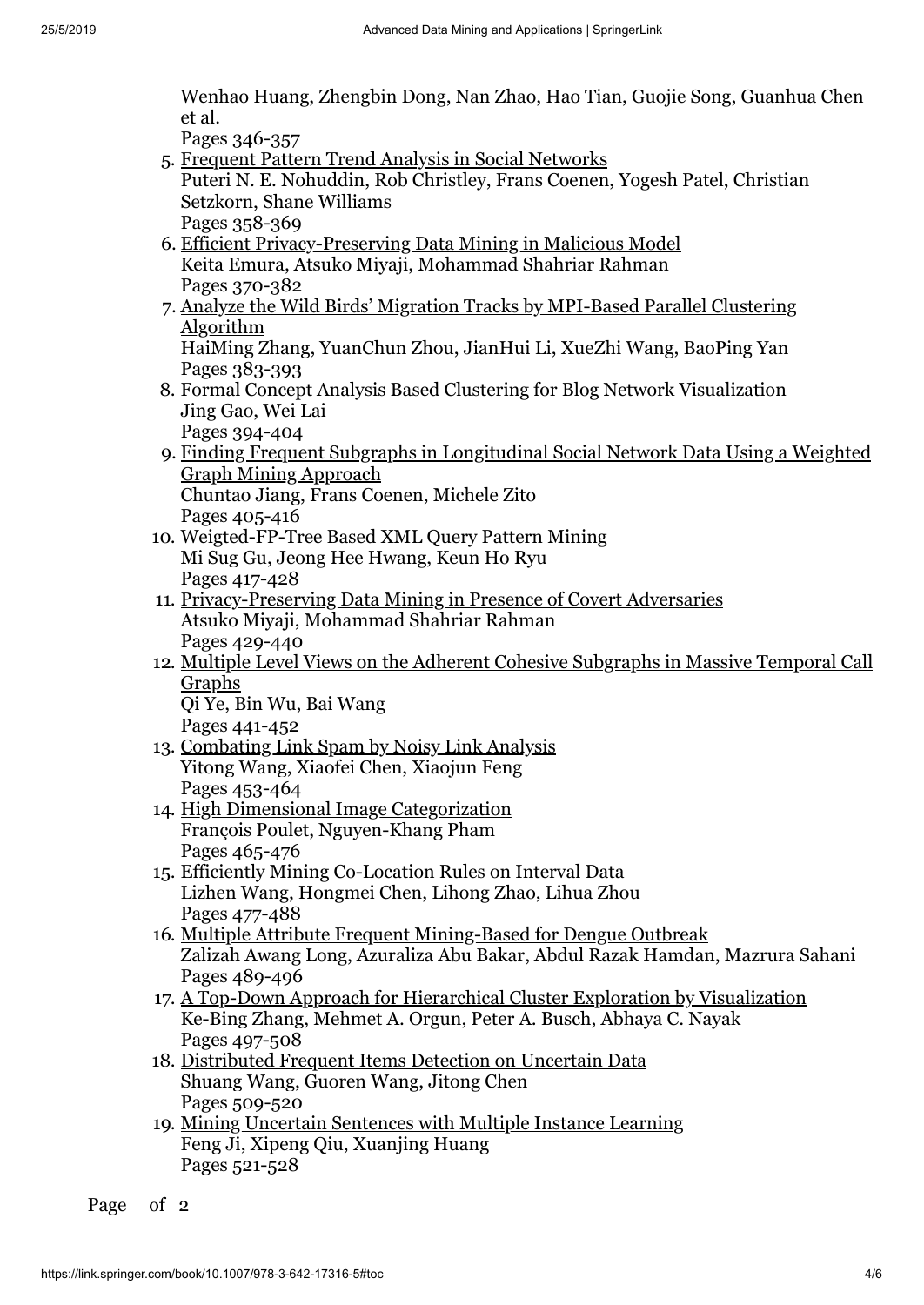[Next](https://link.springer.com/book/10.1007/978-3-642-17316-5?page=2#toc)

## **Other volumes**

- 1. Advanced Data Mining and Applications 6th International Conference, ADMA 2010, Chongqing, China, November 19-21, 2010, Proceedings, Part I
- 2. [Advanced Data Mining and Applications](https://link.springer.com/book/10.1007/978-3-642-17313-4) 6th International Conference, ADMA 2010, Chongqing, China, November 19-21, 2010, Proceedings, Part II

## **About these proceedings**

#### **Introduction**

With the ever-growing power of generating, transmitting, and collecting huge amounts of data, information overloadis nowan imminent problemto mankind. The overwhelming demand for information processing is not just about a better understanding of data, but also a better usage of data in a timely fashion. Data mining, or knowledge discovery from databases, is proposed to gain insight into aspects ofdata and to help peoplemakeinformed,sensible,and better decisions. At present, growing attention has been paid to the study, development, and application of data mining. As a result there is an urgent need for sophisticated techniques and toolsthat can handle new ?elds of data mining, e. g. , spatialdata mining, biomedical data mining, and mining on high-speed and time-variant data streams. The knowledge of data mining should also be expanded to new applications. The 6th International Conference on Advanced Data Mining and Appli- tions(ADMA2010)aimedtobringtogethertheexpertsondataminingthrou- out the world. It provided a leading international forum for the dissemination of original research results in advanced data mining techniques, applications, al- rithms, software and systems, and di?erent applied disciplines. The conference attracted 361 online submissions from 34 di?erent countries and areas. All full papers were peer reviewed by at least three members of the Program Commtee composed of international experts in data mining ?elds. A total number of 118 papers were accepted for the conference. Amongst them, 63 papers were selected as regular papers and 55 papers were selected as short papers.

## **Keywords**

Clustering HPC adaptive algorithms classification data mining data types graphs knowledge discovery machine learning online communities pattern mining sensor data sequences spatial datasets web mining

#### **Editors and affiliations**

- Longbing Cao (1)
- Yong Feng (2)
- Jiang Zhong (3)

1. Faculty of Engineering and Information Technology, University of Technology Sydney, , Sydney, Australia

2. College of Computer Science, Chongqing University, , Chongqing, China

3. College of Computer Science, Chongqing University , , Chongqing, China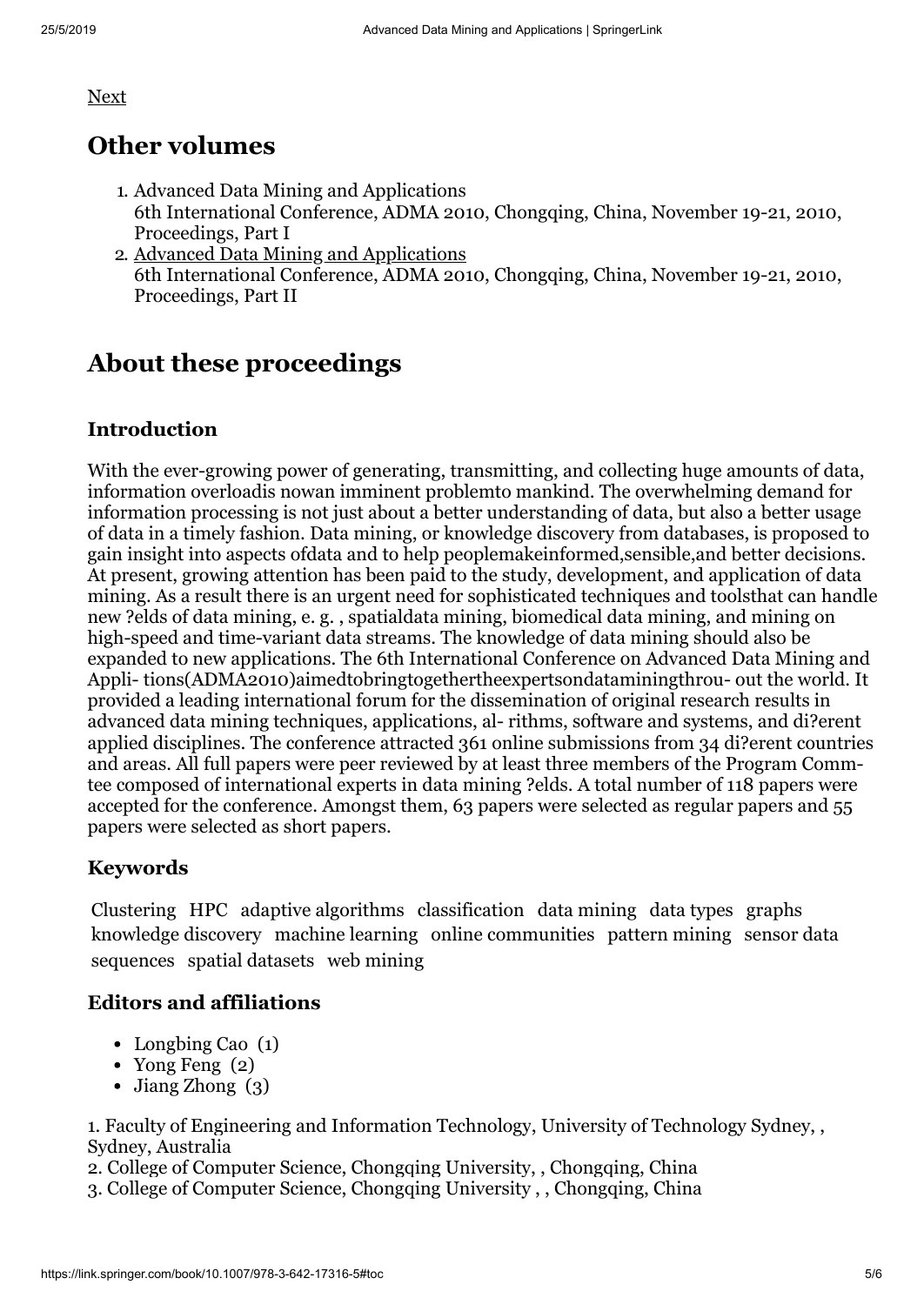## **Bibliographic information**

- DOI https://doi.org/10.1007/978-3-642-17316-5
- Copyright Information Springer Berlin Heidelberg 2010
- Publisher Name Springer, Berlin, Heidelberg
- eBook Packages [Computer](https://link.springer.com/search?facet-content-type=%22Book%22&package=11645&facet-start-year=2010&facet-end-year=2010) Science
- Print ISBN 978-3-642-17315-8
- Online ISBN 978-3-642-17316-5
- Series Print ISSN 0302-9743
- Series Online ISSN 1611-3349
- Buy this book on [publisher's](https://www.springer.com/978-3-642-17316-5?wt_mc=ThirdParty.SpringerLink.3.EPR653.About_eBook) site

#### **SPRINGER NATURE**

© 2018 Springer Nature Switzerland AG. Part of [Springer](https://www.springernature.com/) Nature.

Not logged in Not affiliated 182.253.163.39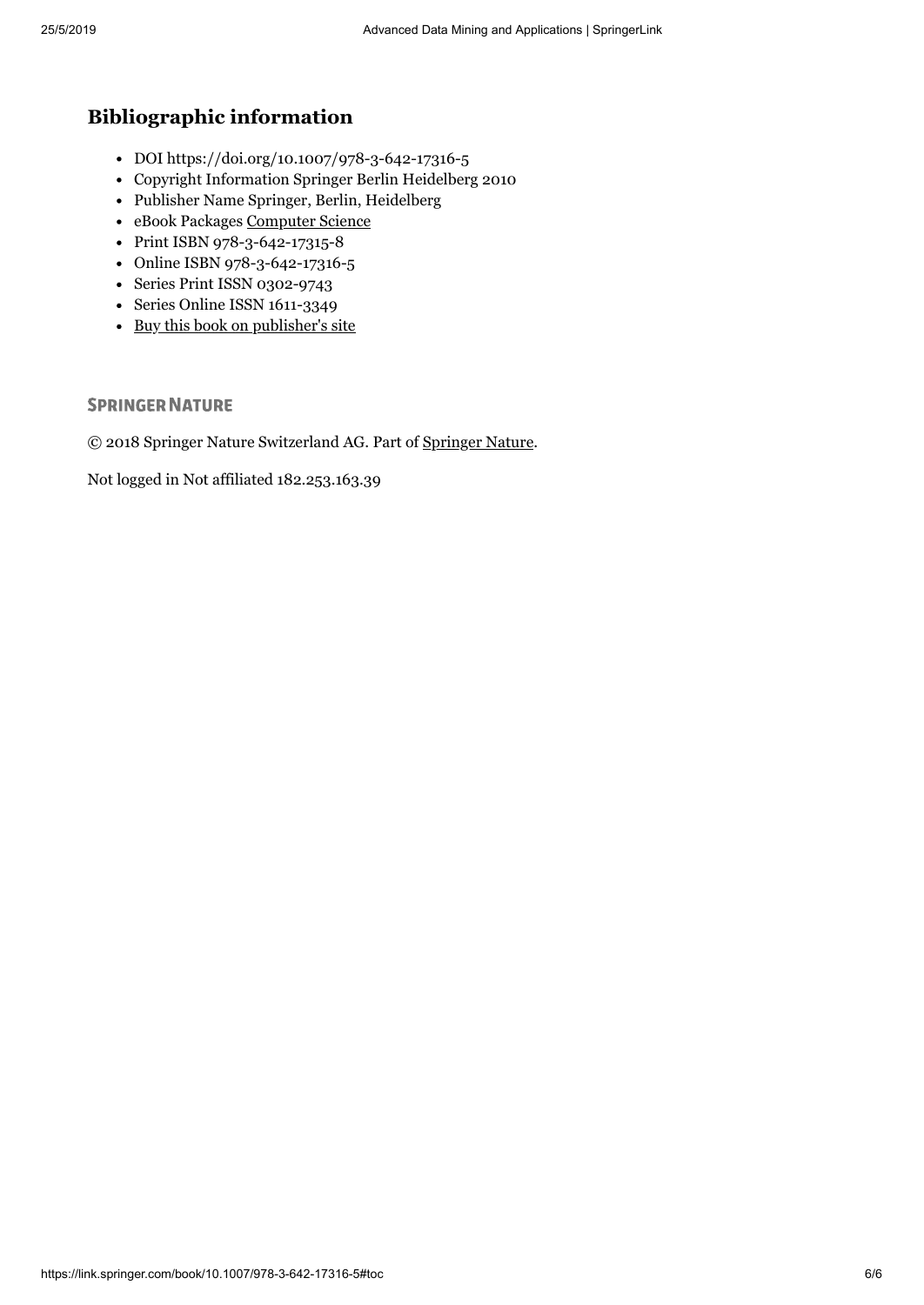#### **An Improved Rough Clustering Using Discernibility Based Initial Seed Computation**

Djoko Budiyanto Setyohadi, Azuraliza Abu Bakar, and Zulaiha Ali Othman

Center for Artificial Intelligence Technology University Kebangsaan Malaysia Bangi, Selangor Darul Ehsan, 43000 Malaysia

djokobdy@gmail.com, {aab,zao}@ftsm.ukm

**Abstract.** In this paper, we present the discernibility approach for an initial seed computation of Rough K-Means (RKM). We propose the use of the discernibility initial seed computation (ISC) for RKM. Our proposed algorithm aims to improve the performance and to avoid the problem of an empty cluster which affects the numerical stability since there are data constellations where  $|C_k| = 0$  in RKM algorithm. For verification, our proposed algorithm was tested using 8 UCI datasets and validated using the David Bouldin Index. The experimental results showed that the proposed algorithm of the discernibility initial seed computation of RKM was appropriate to avoid the empty cluster and capable of improving the performance of RKM.

**Keywords:** Discernibility, Initial Seed Computation, Rough K-Means.

#### **1 Introduction**

Clustering is a process of classifying objects into classes based on similarities among data. The process of assigning an object to its cluster is fully based on the data similarity; therefore the characteristics of data may influence the clustering result. The performance of K-Means, as the most widely used clustering algorithm, depends on two key points, namely the initial clustering and the instance order [1]; in which initial clustering itself fully depends on the data distribution. Since the characteristic of the data influences the performance of K-means, many improvements of K-means are being developed. Rough K-means clustering (RKM) [2] is one of the well known extended K-means algorithm.

RKM is the clustering algorithm which addresses the problem of vague data. Its capability to cluster vague data comes from the integration of Rough Set Theory in the process of clustering. While in the original K-Means the cluster is viewed as a crisp cluster only, in RKM the cluster is d[eploye](#page-15-0)d as an interval clustering. Here, the object is divided in the lower approximation where the object is certainly a member of the cluster, and the boundary area where the object is a member of more than one cluster [2]. Looking at its characteristics, RKM can be considered as a powerful algorithm for clustering vague data. Vague data can be clustered in a boundary area which is useful for further processing.

L. Cao, J. Zhong, and Y. Feng (Eds.): ADMA 2010, Part I, LNCS 6440, pp. 161–168, 2010.

<sup>©</sup> Springer-Verlag Berlin Heidelberg 2010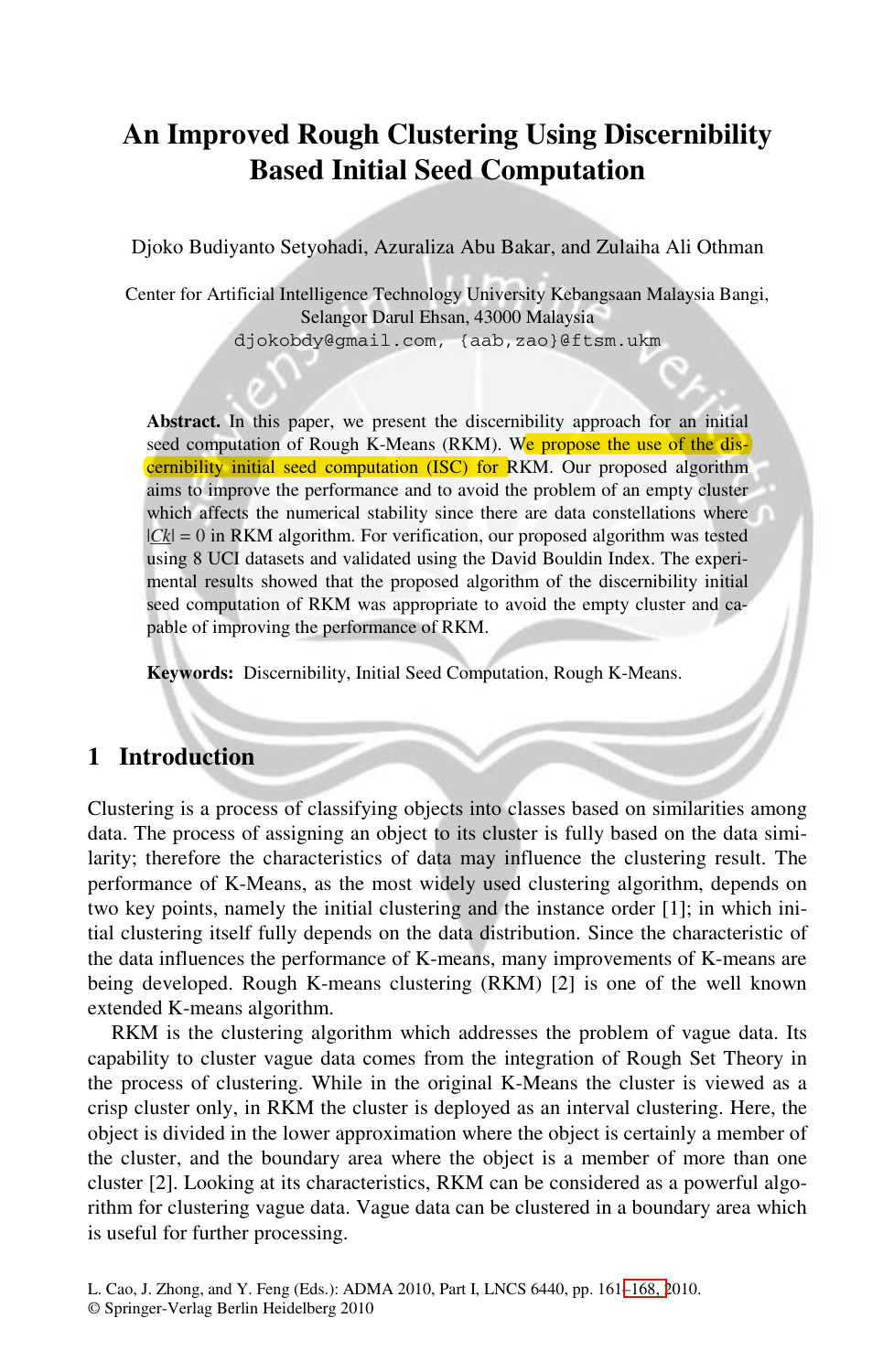Despite its advantages, RKM has a drawback especially on the numerical stability problem [3][4][5]. The problem arises because RKM equation requires that each cluster must have at least a member. This situation is also found in the original K-means and is solved by an initial seed computation [1][6][7][8][9][10]. Unlike in the original K-means, the empty cluster in the RKM will generate the numerical stability problem since there are data constellations where  $|C_k| = 0$ , which refers to the computation of cluster centroid [2][11]. Therefore, several researchers have made improvements on the numerical stability problem [3][4][5].

According to the numerical stability problem, Peters [3] refined RKM by forcing at least one of the objects should be a member of the cluster. Hence one of the objects which is the closest to the centroid of the lower approximation will be assigned to the closest cluster. Miao [4] avoided the empty cluster by using the nonobject outlier to the proper cluster and proposed the use of angle measurement to decide the member of clusters. Obviously, all of the previous work on RKM refinement, including that of Zhao [5] and of Lingras [11], focused on the membership function refinement. Although previous researchers had improved the RKM, they ignored the other source of the numerical stability problem i.e. the initial seed, since K-means clustering certainly relies on the chosen initial centroid [1][6][7]. Moreover, when the algorithm is applied, the boundary area should be restricted to avoid a numerical stability problem [3][4][5]. Therefore, to fill the gap of the previous work that heavily focused on refining the membership function to avoid numerical stability this work highlights the initial seed computation to avoid a numerical stability problem.

Many ISCs have been developed since the process of the K-means clustering is deterministic mapping from initial solution to local minima of final result [1][11]. The previous research showed that the use of the ISC did not only improve the performance of K-means but also was able to avoid the empty cluster problem that plagues K-Means. Hence we propose the use of ISC to avoid a numerical stability problem in RKM as an extension of K-means.

In this paper, we review the required characteristics of the previous ISC works, from which we further develop the algorithm based on the discernibility approach of Rough Set Theory which is suitable for the purpose of RKM i.e. processing the vague data. To verify the proposed algorithm, we use David Bouldin (DB) Index, which is a well-known validity measurement in clustering analysis [12].

#### **2 Initial Seed Computation (ISC) on K-Means Clustering**

Determining the initial seed points is very important in K-means since the initial centroid will determine the final centroid [1]. The main issue of the initial seed is that the initial centroid should be chosen properly. Currently, there are many studies focusing on the ISC for improving K-means algorithm in order to improve the result of clustering [1][6][7][8][9][10], which is also applicable in RKM to solve its numerical stability problem. Furthermore, the previous characteristics will be discussed below.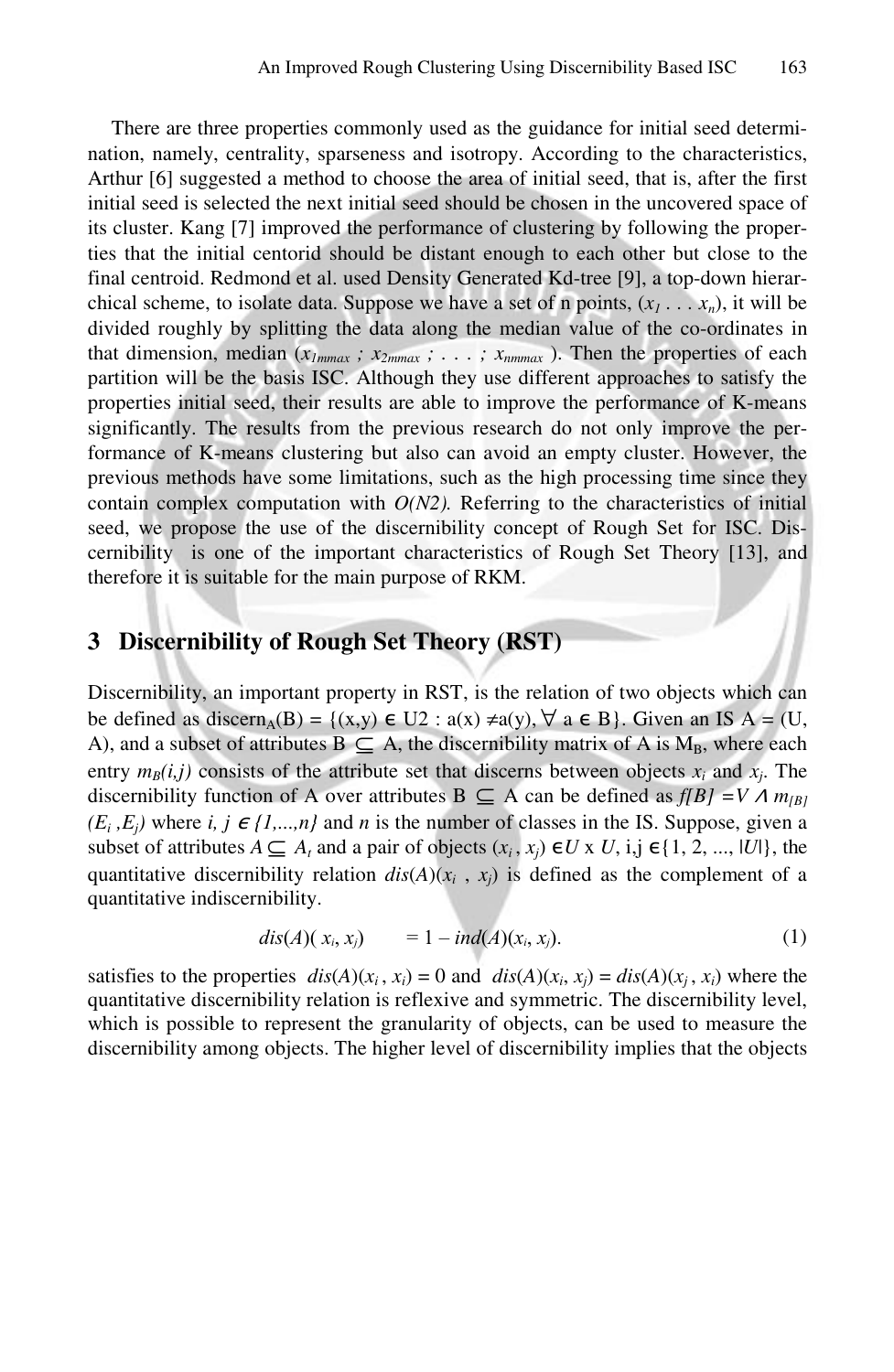$=$ KHQ[LQJ 4LQ &KHQJTL = KDQJ 7DR : DQJ 6 3 D J H V :HE 8VHUV \$FFHVV 3DWKV & OXVWHULQJ %D\

<u>&RVW 6HQVLWLYH &ODVV</u>LILFDWLRQ LQ 'DW

' DWD 0 LQLQJ ) RXQGDWRQV

) URQW ODWWHU  $3')<sup>\frac{1}{2}</sup>$ 

JH R I W

EOHRIFRQWHOW

 $3DSMUV$ 9ROXPHV **SERXW** 

VR SDU<u>/WHFRNXWJKHH1RWHV LQ \$U</u>KB/KRLNFLVDX0E /1\$, YR0

UW RHHFWWKXHUH 1RWHV LQ &ERFPF6NXW /1&6 YROXPH

8LWDWLRQV 5HDGHUV N'RZQORDGV

QIHUHQFH S\$'0\$ LQJV

/RQJELQJ & DR  $<$ RQJ $)$ HQJ  $-LDQJ = KRQJ$ 

(GLWRUV YLHZ DIILOLDWLRQV

(,QWHUQDWRQDO&RQIHUHQFH \$' 0 \$ **&KROJTIQJ** LQD 1 RYHP EHU 3 URFHHGLQJV 3 DUW

\$ .QWHUQDWLRQDO &RQIHUHQFH RQ \$GYDQFHG G YOUFHG' DW DILQLQU DQG \$S SLEDWIRQV